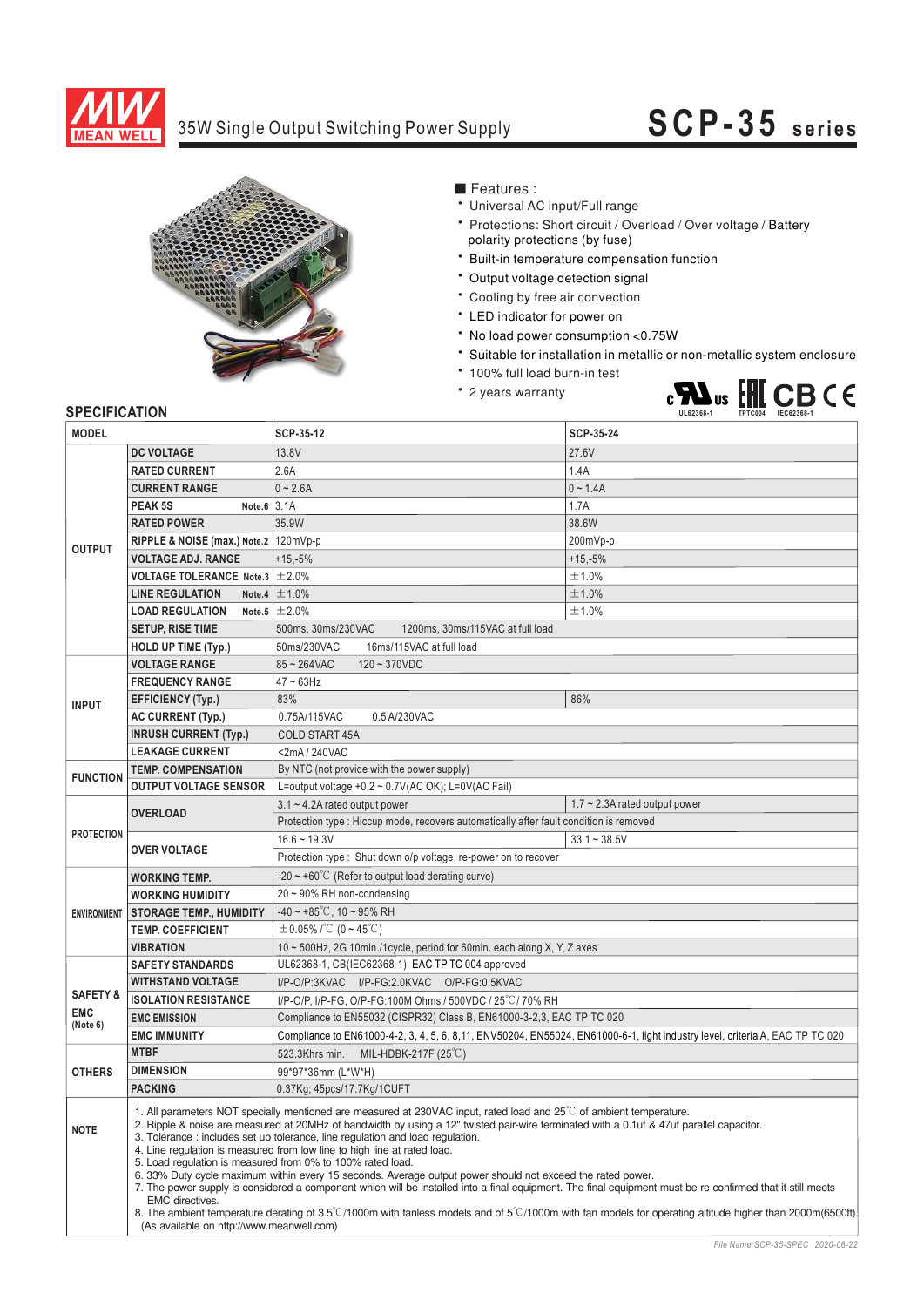



**AN WFI** 

# **SCP-35 series**